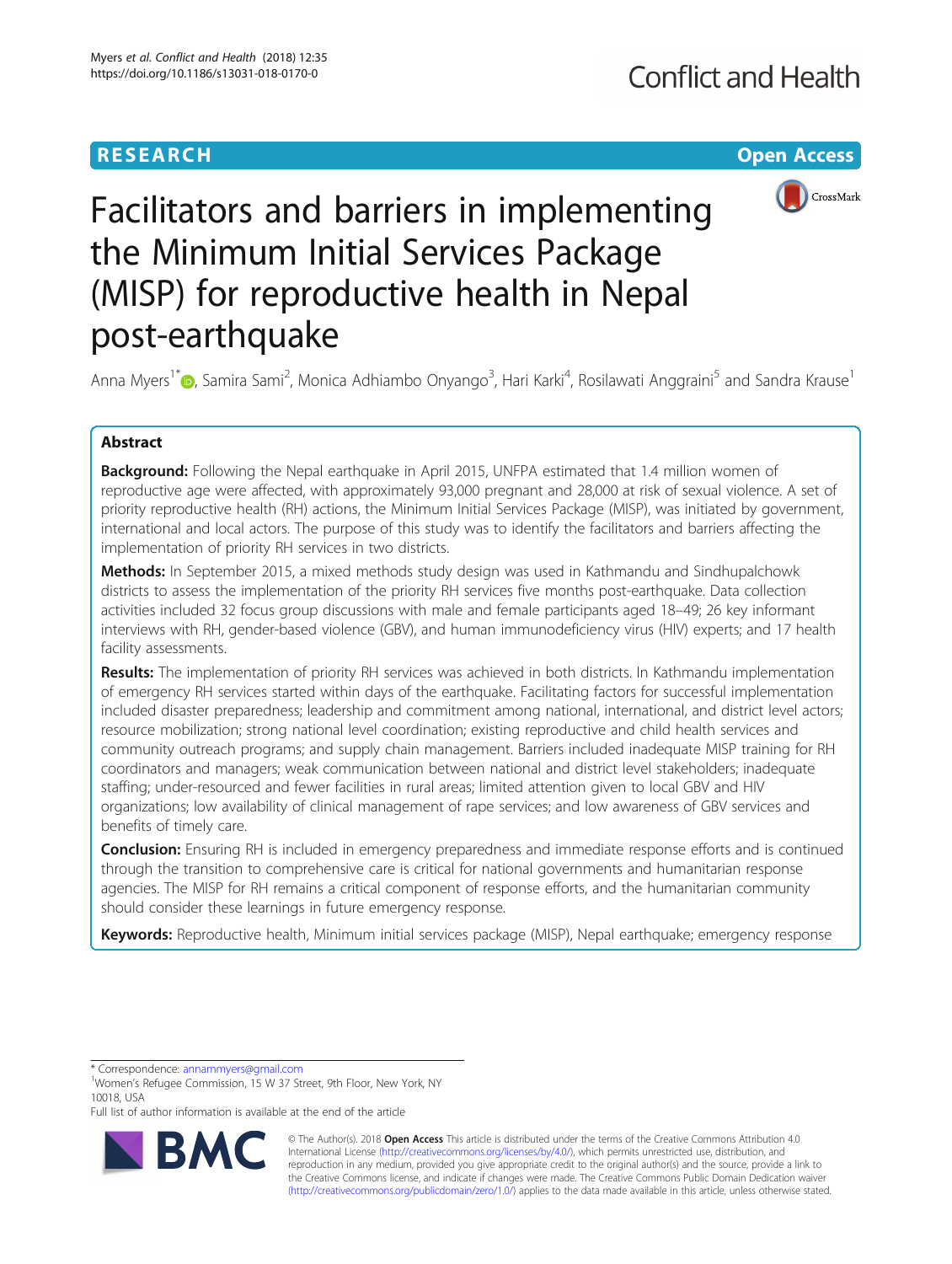## Background

Reproductive health (RH) services in humanitarian emergencies remain a critical priority. As greater numbers of people become displaced and the contexts of their displacement becomes more diverse, ensuring access to the standard of care of priority RH services must be included in all types of emergency response efforts. Additionally, addressing comprehensive RH care when transitioning out of the emergency phase is vital. The priority RH services, known as Minimum Initial Services Package (MISP) for RH, were identified in 1996 and included in the Reproductive Health in Refugee Situations: An Inter-agency Field Manual (IAFM) in 1999 [\[1](#page-8-0)]. The MISP became part of the Sphere Minimum Standards in 2004 [[2\]](#page-8-0). The MISP is to ensure the availability of RH services that have the most impact on reducing RH-related morbidity and mortality in the early days and weeks of new emergencies. The MISP is a coordinated set of activities designed to prevent and manage the consequences of sexual violence, reduce transmission of human immunodeficiency virus (HIV), prevent excess newborn and maternal morbidity and mortality, and to plan for comprehensive RH services. Additional priority activities include: access to contraception for existing users; syndromic management of sexually transmitted infections (STIs); continued access to antiretroviral (ARV) drugs for those in need, as well as prevention of mother-to-child transmission (PMTCT) of HIV; and access to menstrual hygiene supplies [[3](#page-8-0)].

Through the Inter-agency Working Group (IAWG) for Reproductive Health in Crisis, assessments of the degree to which the priority RH services have been implemented in an emergency response have been conducted in Indonesia (2005), Kenya (2008), Haiti (2010), and Jordan (2013) [\[4](#page-8-0), [5](#page-8-0)]. Increasingly, RH services have been included in emergency response, with higher levels of awareness of RH priorities among lead agencies and actors. However, there has been slower implementation of services in certain areas such as in harder-to-reach locations and services related to GBV [\[4](#page-8-0), [5\]](#page-8-0). Assessments in Haiti revealed increased awareness of RH priorities by lead international agencies compared to previous MISP assessments in Kenya and Indonesia. Nonetheless, gaps in funding, service provision, and information dissemination led to weak GBV prevention and response efforts and inconsistent comprehensive emergency obstetric care (CEmoC) and newborn care in Haiti [[4\]](#page-8-0). In Jordan, awareness of priorities was high, as was funding, but shortfalls existed in demand for services, perceived low quality of maternal and newborn care, and weak provision of GBV response services [[5](#page-8-0)]. In both contexts, established pre-crisis health services allowed for stronger responses around HIV services in Haiti, and availability of maternal and newborn care in Jordan [\[4](#page-8-0), [5](#page-8-0)].

#### Nepal context

On April 25, 2015, an earthquake of 7.8 magnitude hit Nepal, followed by more than 300 aftershocks including one of 7.3 magnitude on May 12, 2015 [[6](#page-8-0)–[8\]](#page-8-0). Thirty-five of the 75 districts in the country were affected, close to 9000 people died, and over 22,000 people were injured [\[9,](#page-8-0) [10](#page-8-0)]. The total number of those displaced reached 2.8 million with around 600,000 houses destroyed and 290,000 damaged [\[9](#page-8-0), [10](#page-8-0)]. UNFPA estimated that 5.6 million people were affected, including 1.4 million women of reproductive age [[9](#page-8-0)]. At the time of the earthquake, approximately 93,000 women were estimated to be pregnant, including 1000– 1500 women likely to experience complications and 28,000 women estimated to be at risk of sexual violence [\[9\]](#page-8-0). In Kathmandu 20.1% of the district's population (350,676 people) and in Sindhupalchowk 99.9% of the district's population (287,574 people) were identified as in need after the earthquake [[11](#page-8-0)].

Prior to the earthquake, Nepal had made advances in enabling access to health care services for its predominantly rural population, estimated at 81% of its total population  $[12]$  $[12]$ . Programs and strategies including the National Reproductive Health Strategy, the National Reproductive Health Commodity Security Strategy (2007– 2011), the Nepal Family Health Program, the National Female Community Health Volunteer Programme, the National Safe Motherhood Plan (2002–2017), the National Policy for Skilled Birth Attendants (SBA), and the Safe Delivery Incentive Program, had been implemented. These efforts strengthened all levels of the health care system to provide family planning, safe abortion services and maternal and child health services. They also worked to reduce transmission and manage STIs including HIV and worked to improve health services-seeking behavior for RH [\[13](#page-8-0)–[20\]](#page-8-0). Disaster preparedness and response efforts prior to the earthquake included: establishing protocols; incorporating the MISP components in disaster preparedness and response plans; prepositioning of RH kits; engaging health facilities; and conducting training of trainers with selected government and non-governmental organization (NGO) officials on emergency response, including the MISP, primarily in Kathmandu [[20](#page-8-0)–[25](#page-8-0)].

Studies exploring aspects of Nepal's emergency response have highlighted that despite these preparations, response efforts were not gender sensitive, and women faced considerable challenges in addressing their RH needs including accessing menstrual hygiene supplies [[26](#page-8-0)–[28](#page-8-0)]. Calls to leverage rebuilding efforts to expand universal health access and improve equity were also raised, as was the need for better coordination and planning of services to avoid duplication [\[29](#page-8-0), [30\]](#page-8-0).

The purpose of this study was to assess the implementation of the priority RH services (that reflect the MISP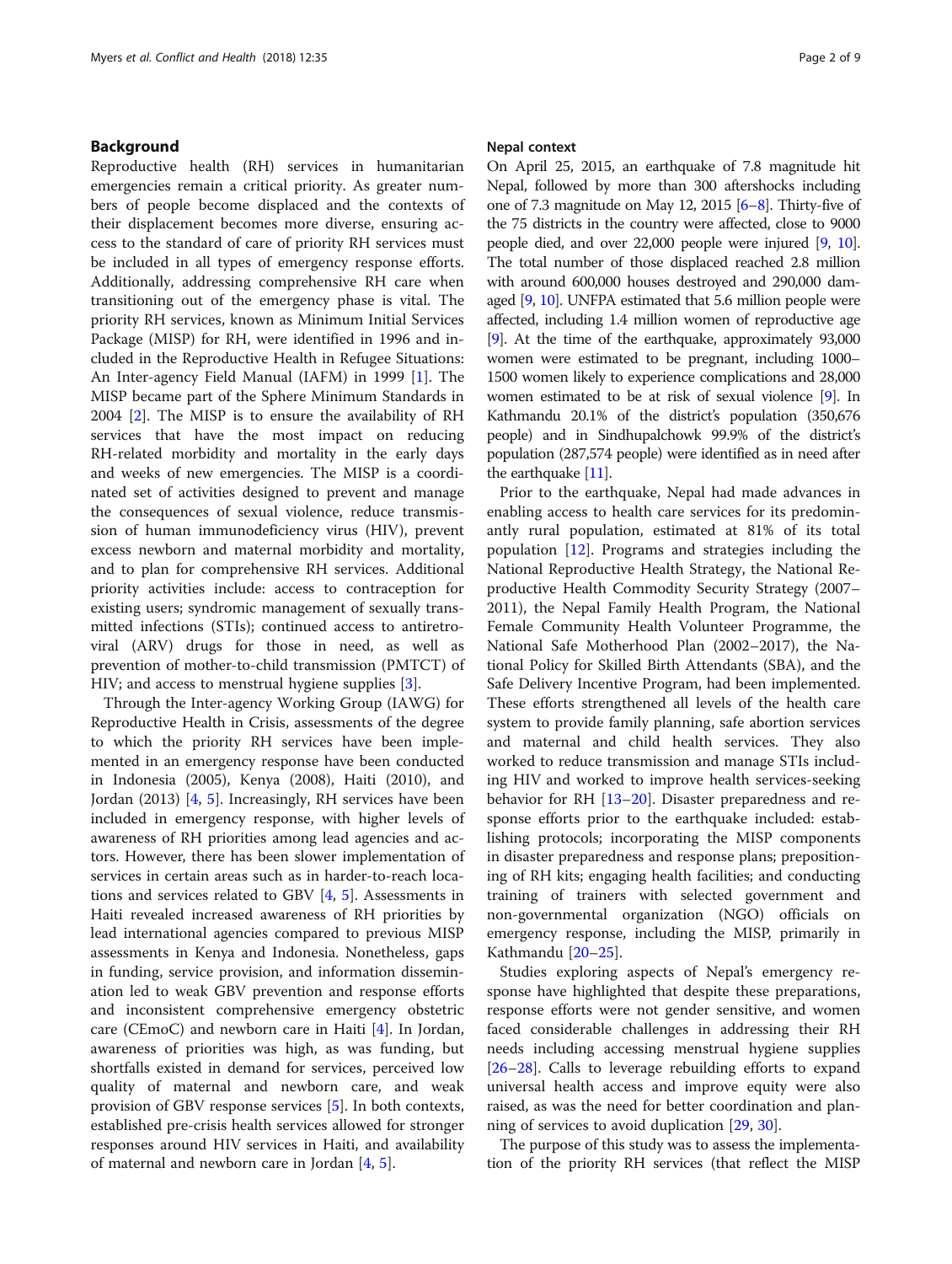components) in Nepal in two districts: Sindhupalchowk and Kathmandu. The objectives were to: 1) describe factors that facilitated implementation; 2) explain the barriers for implementing RH services; and 3) recommend solutions for improving RH response in Nepal. The study was conducted by a team from the IAWG on RH in Crises in September 2015, with results disseminated in reports to key stakeholders and available online [[31](#page-8-0)–[33\]](#page-8-0).

### Methods

## Design and setting

Mixed methods were employed including qualitative and quantitative designs to assess the implementation of priority RH services in two districts in Nepal. The study was conducted in Kathmandu and Sindhupalchowk from September 13–22, 2015. The districts were selected based on diversity of context (rural and urban), number of displaced persons, and number of people in need resulting from the earthquake [\[11\]](#page-8-0). Data collection was done using focus group discussions (FGD), key informant interviews (KII), and health facility assessments (HFA).

#### Data collection

#### Focus group discussions

FGD sites were selected by the study team based on proximity to a health facility, which was defined as near (less than 1 h walk from a birthing facility) and far (more than 1 h). Community health workers recruited FGD participants who were women and men aged 18 to 49, were living in the selected sites, were affected by the earthquake, and who spoke Nepali. The FGDs were conducted separately by gender and age (18–24 and 25–49) with up to eight participants per group.

The discussion guides were adapted from the MISP assessment conducted in Jordan among Syrian refugees by IAWG members to fit the Nepali context, translated into Nepali and piloted in Kathmandu. Local Nepali researchers who had prior experience in qualitative research were hired and trained by the co-investigators to facilitate the focus groups. Facilitation and note taking were conducted in Nepali and then transcripts were translated and transcribed into English.

## Key informant interviews

KII participants were recruited by the lead RH agencies in the response, and the participants were selected based on their work in RH, GBV and HIV. From these agencies, participants were selected using purposive sampling with maximum variation to account for diverse perspectives. Coordinators, managers, directors, and focal points from government bodies, UN agencies, international, national, or local NGOs working in Kathmandu or Sindhupalchowk were selected to participate.

The KIIs utilized three different semi-structured questionnaires (RH, GBV, HIV) to gather information on knowledge about the MISP and the Additional Priorities, RH concerns and needs, MISP response, disaster risk reduction including preparedness, and facilitating factors and barriers to MISP implementation. The RH and GBV tools were pilot tested among current or former staff working in RH and GBV in Nepal; and the HIV tool was piloted with an HIV expert prior to data collection. All interviews were conducted by a study team member in English.

### Health facility assessments

Health facilities in the two districts were selected using the following criteria: served populations affected by the recent earthquakes, provided delivery and newborn services during the past six months, and accessible to the study team. An interview was conducted with the individual in-charge at each health facility. A semi-structured, quantitative questionnaire adapted from previous MISP assessments, was used to interview health providers and conduct direct observation of facilities. A study member conducted the interviews in English or with an interpreter in Nepali.

#### Data analysis

Analysis was conducted by the study team member who oversaw or conducted data collection using a particular method within a specific district. Study team members residing in four locations selected the method for analysis in consideration of their experience, software or application availability, and whether it was deemed appropriate. For focus group discussions, English transcripts were coded and analyzed with themes defined a priori by the MISP components using NVivo 10. For KIIs, given the minimal qualitative data, interviews were coded in Microsoft Word with themes identified according to the components of the MISP. Quantitative data were entered the Census and Survey Processing System (CSPro) and analyzed using SPSS v.22 in alignment with the IAWG MISP online toolkit [\[34\]](#page-8-0). HFA data, given the small sample, were entered into Microsoft Excel and analyzed to generate descriptive statistics.

Validity and credibility for the qualitative data were addressed by the research team's oversight and involvement in the data collection process ensuring the data collected represented multiple perspectives of different stakeholders on the same topics and findings were triangulated using three methods: participants were asked to validate responses; debriefings were held daily to avoid personal bias; and an audit trail documented the process using transcripts and memos. In addition, preliminary findings were shared at a validation meeting with the RH Sub Cluster in Kathmandu at the end of data collection. Lastly, a white paper, summary report and participant report were shared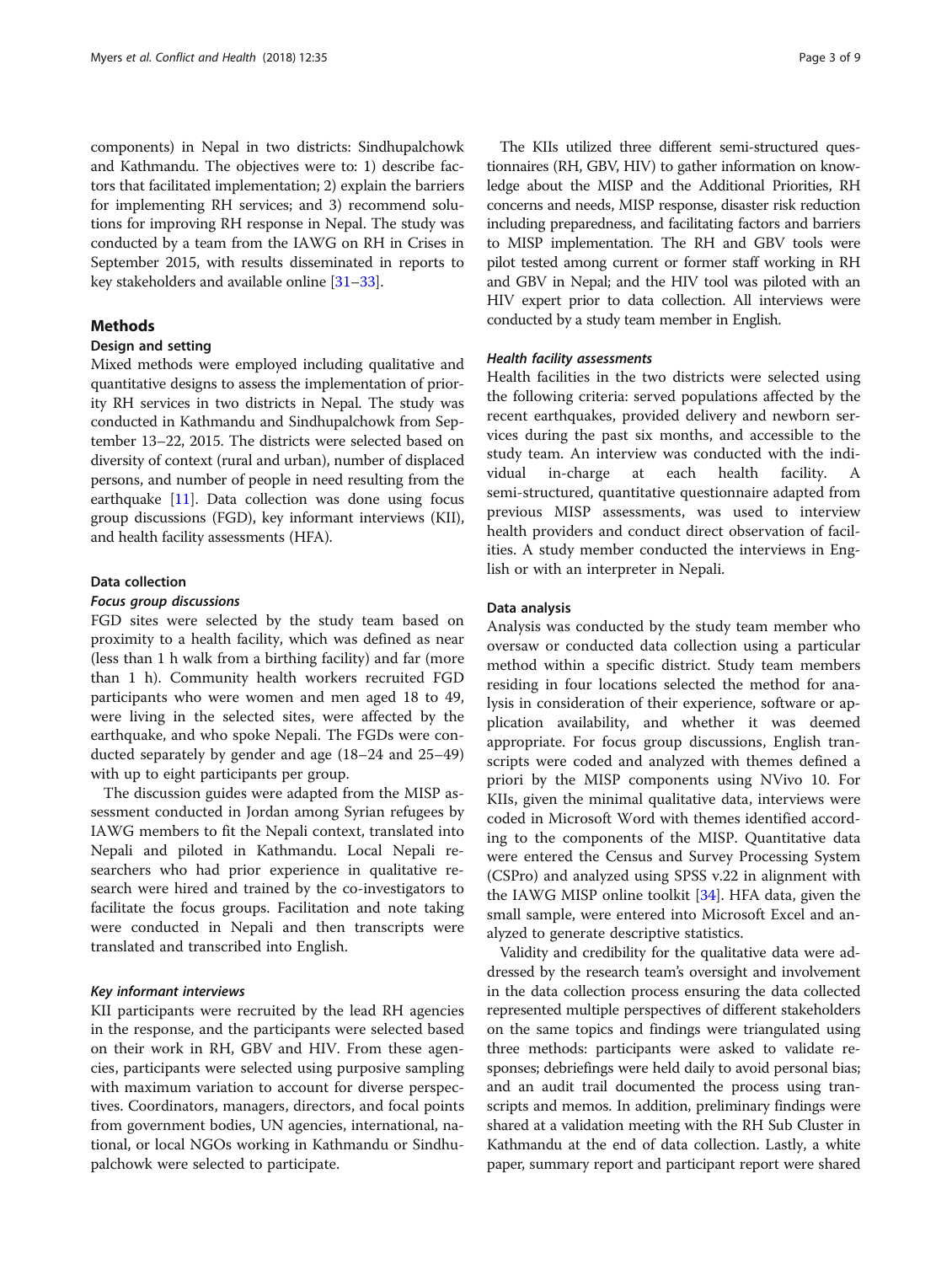with lead RH agencies following the full analysis and final drafts were shared online [\[31](#page-8-0)–[33](#page-8-0)].

## Ethical review

The study received ethical approval from the Nepal Health Research Council (NHRC). Additional reviews were done by the Family Health Division (FHD)/Department of Health Services (DoHS) Nepal, and the Nepal RH Sub-cluster. Verbal and written consent were obtained from participants before each discussion. Confidentiality was maintained throughout the study process.

### Results

## Study participants

### FGDs

Thirty-two FGDs were conducted across all sites, with 16 in each district. A total of 249 people participated with 127 women and 122 men. In Kathmandu, 54 participants were 18–24 years old, and 59 participants were 25–49 years old. In Sindhupalchowk, 69 participants were 18–24 years old, and 67 participants were 25–49 years old.

## KII

A total of twenty-four KIIs were conducted in Kathmandu and Sindhupalchowk with informants representing the DoHS, UN agencies and, international and national organizations. Thirteen KIIs were conducted in Kathmandu including seven interviewees working on RH, five interviewees working on GBV, and one interviewee working on HIV. Further, 11 KIIs were conducted in Sindhupalchowk with four interviewees working on RH, five interviewees working on GBV, and two interviewees working on HIV.

## Health facilities

Assessments were conducted at seventeen facilities with eight in Kathmandu and nine in Sindhupalchowk. Facilities visited included public and private facilities, district level facilities, primary health care centers (PHCCs), and health posts. Participants included medical officers, nurses, and auxiliary nurse midwives (ANM) in charge of the health facility.

## Knowledge and awareness of RH priorities within the MISP

The majority (10 out of 12) of lead RH agencies key informants were aware and had knowledge of the MISP objectives, but participants from non-lead agencies for RH were less knowledgeable about specific MISP objectives, or priority activities. Fewer than half (five out of 12) of the RH KIs in Kathmandu and Sindhupalchowk had been trained in the MISP despite trainings conducted prior to the earthquake in Kathmandu.

## Coordination of the priority RH services

Coordination was led by DoHS FHD and UNFPA, and implementation of the priority RH services began within days of the earthquake in Kathmandu. In Sindhupalchowk, coordination was first established in the health cluster and then in separate RH sub-cluster meetings approximately two months after the earthquake. However, RH related agendas were included and discussed in the health cluster meeting before the RH sub-cluster was established. In Kathmandu, RH KIs reported overall inclusion of key stakeholders, such as the DoHS, UN agencies, local and international NGOs and adolescents in RH sub-cluster coordination meetings. Overall, informants (83%) reported sufficient funding to meet RH emergency needs, including the availability of all RH kits (0–13). FGD participants in Kathmandu were involved in coordination efforts to distribute supplies and identify those in need. In Sindhupalchowk, Village Development Committees (VDC) were reported to be involved in distribution activities. The effectiveness of the coordination was rated 'good' or 'excellent' by most Kathmandu RH KIs and 'good' by all the RH KIs in Sindhupalchowk. Areas for improvement included better communication between national and district levels regarding roles and responsibilities and more participation from district officers and representatives from HIV, GBV sectors as well as lesbian, gay, bisexual, transgender and intersex (LGBTI) communities, the private sector and local and international NGOs.

#### Prevent and manage the consequences of sexual violence

All GBV KIs and the majority (10 out of 12) of RH KIs had heard of incidents of sexual violence in their districts. In Kathmandu, protection efforts varied by the level of health facility and hospital facilities had taken more steps to prevent GBV. Lighting provision in Kathmandu internally displaced person (IDP) camps was inadequate. In Sindhupalchowk, the temporary field hospital provided latrines that were sex-separated but made of tarpaulin during the first eight weeks. In Sindhupalchowk, only two of the eight health facilities visited had sex-separated latrines compared to five out of nine facilities visited in Kathmandu. All latrines were equipped with inside locks.

Of 17 facilities visited in both locations, only two had private rooms for sexual violence survivors. FGD participants did not report safety concerns in accessing health facilities. The majority of RH KIs reported that clinical management of rape (CMoR) was at least partially available; however, the HFA found that only three out of nine facilities in Kathmandu could provide CMoR. In Sindhupalchowk, only half of facilities could provide partial CMoR with the gap most often seen in the availability of post-exposure prophylaxis for HIV. Reasons given for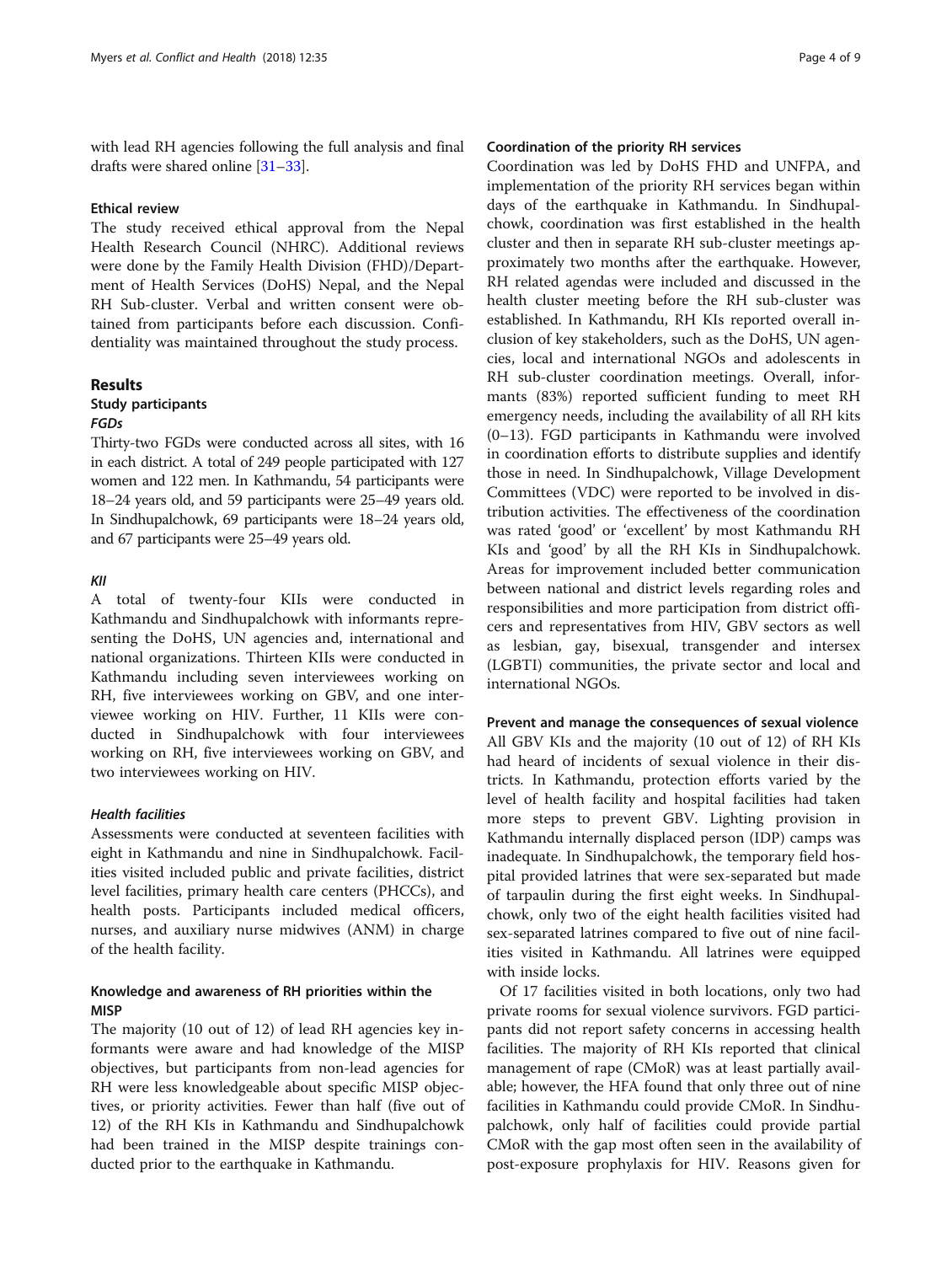the unavailability of service provision included the need for training, additional supplies and equipment, or the lack of clients.

Most RH and GBV KIs in both districts reported that although the GBV referral pathway included health, police, and legal actors, the quality of the referral system was a concern. Although there were information, education, and communication (IEC) campaigns to encourage reporting sexual violence, FGD participants were unaware of the referral pathway. Women in Sindhupalchowk said that they would report GBV cases to the police or women's organizations. The great majority of FGD participants said sexual violence did not exist in their communities, although a few reported their communities had cases of intimate partner violence (IPV). Women living in Kathmandu's displacement camps reported fear while collecting water or accessing the latrines, and in one FGD group conducted in Sindhupalchowk, women reported feelings of insecurity in their temporary shelters. However, FGD participants and health service providers all noted that reporting of GBV cases was low because of shame and stigma associated with sexual violence survivors. As one woman said in Sindhupalchowk, "Women remain silent [so] that others would [not] know about it. Otherwise they will be blamed and disgraced, even if they are innocent." Only one hospital in Kathmandu and the district hospital in Sindhupalchowk treated cases of sexual violence. Although there was a protocol for CMoR, and a referral pathway, there were no standard operating procedures available at health facilities for referral of survivors of sexual violence.

#### Reduce HIV transmission

RH and HIV KIs and HFA participants reported that safe blood transfusion was available in Kathmandu, but had not been available in Sindhupalchowk, since the temporary hospital ceased operation. Fifteen visited facilities had sufficient supplies for the implementation of standard precautions to be followed, and RH KIs reported at least partial availability of standard precautions with quality concerns in rural facilities. Only two hospitals, one in each district, provided post-occupational exposure treatment for staff. Knowledge on HIV and STI prevention and risk reduction varied among FGD participants. More awareness was found among 18–24-year- old age groups, and male participants in Kathmandu. The location of services was less known by participants, with many reporting that the stigma of persons living with HIV might prevent people from seeking treatment. As one man in Kathmandu reported, "If they get such disease, people are scared what society will say about them. Uneducated people hide the disease, but educated people treat it." Nearly all RH and HIV KIs and FGD

participants reported condoms were available for free, except for FGD participants in a Kathmandu displacement camp.

## Prevent excess maternal and newborn morbidity and mortality

In Kathmandu, female participants had greater knowledge of danger signs during pregnancy compared to male participants. All participants knew where to go for maternal and child health (MCH) needs following the earthquake. FGD participants in Kathmandu preferred facility deliveries, whereas preferences varied in Sindhupalchowk and these findings aligned with interviews with facility staff. All facilities visited for the HFA were providing normal delivery services, and RH KIs reported basic emergency obstetric care (BEmOC) was available. CEmOC was available in Kathmandu but not reliably in Sindhupalchowk after the closing of the temporary hospital. Among the RH KIs, one-fourth had heard of incidents of maternal mortality, and one explained this was worse post-earthquake due to landslides, floods, and road and airport obstructions. Perceptions among FGD participants in Sindhupalchowk reflected the sense of risk due to road closures. One woman in Sindhupalchowk described, "We have problems of the road. We have to carry the patient. Sometimes in a bed sheet, sometimes on our back. We have to carry till the road where the ambulance can come." The majority of KIs (10 out of 12) mentioned ensuring the availability of SBAs and supplies for normal births as priority activities, and far fewer mentioned ensuring the availability of BEmOC and newborn care (5 out of 12) or CEmOC and newborn care (6 out of 12). Just three out of 12 KIs mentioned ensuring a 24-h, seven days per week referral system to support EmOC services, although one such system had been established for pregnancy complications. RH sub cluster members reported IEC radio and TV campaigns had been conducted to increase facility deliveries. In Sindhupalchowk, after the earthquake, the referral system included the temporary hospital for CEmOC. When it ceased to operate, referrals went to Dhulikhel Hospital in the neighboring district. Sindhupalchowk FGD participants reported bypassing nearby health posts or the district hospital when experiencing complications, and going directly to the neighboring district hospital or Kathmandu for quality care. On-going barriers to access delivery care in the facilities included the direct and indirect costs associated with reaching facilities, particularly in far-away districts. Noted by one Sindhupalchowk woman, "We go to the health post for small problems like stomach pain, but if any complication occurred we have to go to the district hospital and we cannot afford it." In Sindhupalchowk, RH KIs reported that female community health volunteers (FCHVs) and health facilities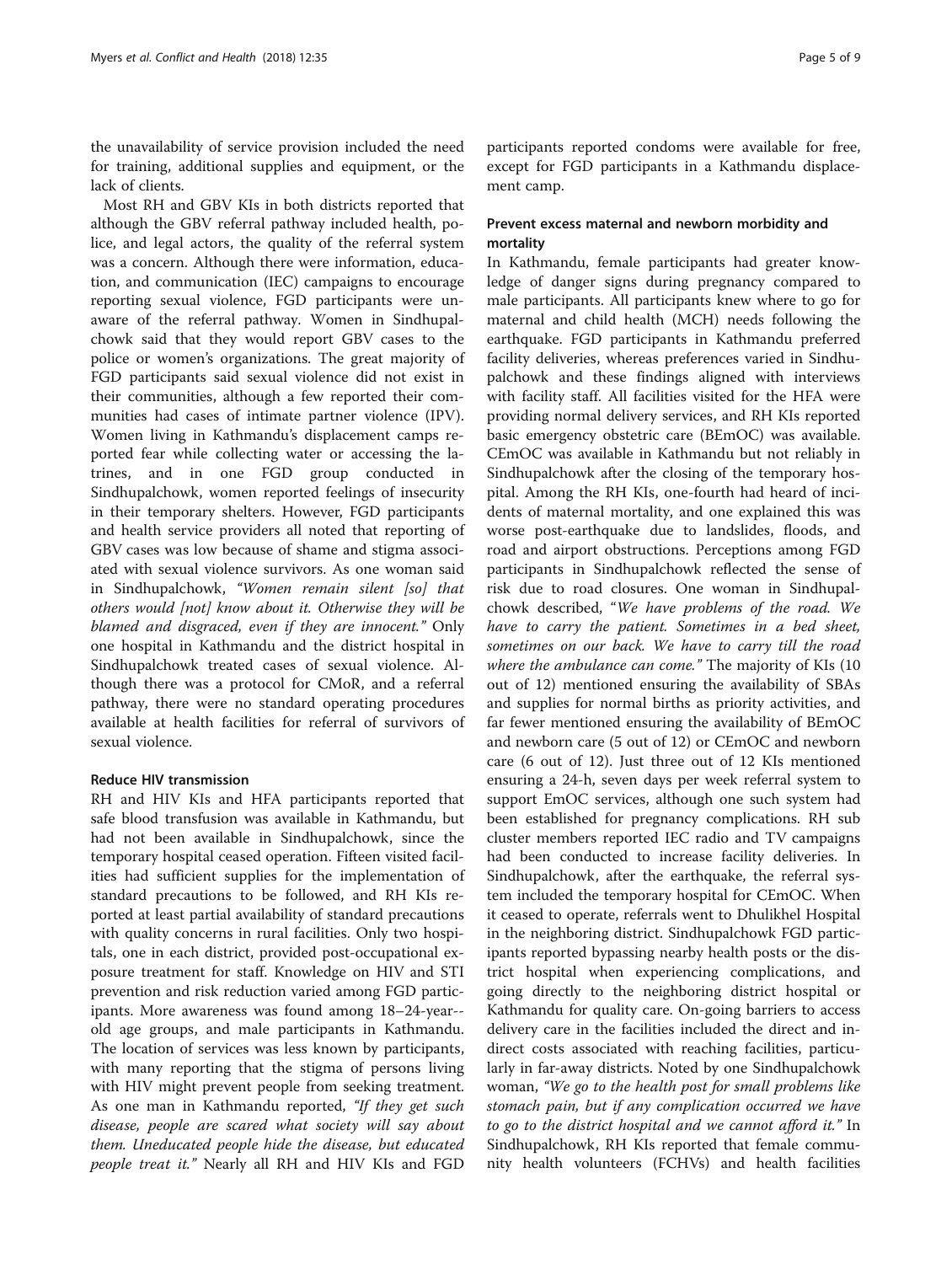distributed clean delivery kits (CDKs) to pregnant women. There was newborn care, although not always comprehensive, in both districts, with well-established comprehensive care in higher-level hospitals in Kathmandu. RH KIs in Sindhupalchowk reported barriers to implementing comprehensive newborn care included lack of or malfunctioning equipment.

## Plan to integrate comprehensive RH services into primary care

KIs reported that during the immediate response, staff capacity assessments and trainings took place on RH Kits, CMoR, standard precautions, family planning, and quality assurance for maternal and newborn care. At the time of the assessment, RH KIs reported a continuing need for human resource assessments and training at the national and district levels. RH KIs reported that more birthing facilities were being identified, however with concerns that too many birthing facilities could limit provider's practice of SBA. At the time of the assessment, nearly all visited health facilities reported a reliable supply chain. However, two-thirds of the facilities reported shortages immediately after the earthquake.

#### Additional priorities of the MISP

Among FGD participants, groups reported awareness of short and long-term contraceptive methods, except for emergency contraception (EC), and knowledge of free services. A shortage of injectables and implants following the earthquake was filled by UNFPA, although the availability of EC continued to vary between and within districts. The HFA showed that all but two facilities (one in each district), provided syndromic treatment for STIs; however, nearly all facilities reported an insufficient supply of needed medicines for this care, significantly affecting quality. Most FGD participants had low knowledge of STIs or location of services. Most RH and HIV KIs reported that antiretroviral (ARV) therapy had continued, without delay, and referral systems were reportedly functioning. The HFA found that all visited facilities in Sindhupalchowk had a referral system for ARV therapy, including PMTCT. In Kathmandu, four facilities reported a referral system. Although all RH KIs reported that supplies for menstrual hygiene were at least partially available if not fully available through mobile services, availability varied between districts. In Kathmandu, only the two displacement camps visited reported having received menstrual hygiene supplies, compared to all FGDs except one in Sindhupalchowk. Participants asked for more guidance on disposal and for more supplies.

There was little reporting of inclusion of LGBTI persons, adolescents, or persons with disabilities in programming. Only one facility in total was equipped with accessible toilets and wheelchair ramps.

Although there was limited adolescent programming, a high interest among FGD participants was reported. RH KIs also cited adolescent corners in camps during the response. In Sindhupalchowk, adolescents could access SRH services without parental consent in 75% of visited facilities, and in Kathmandu, in a third of visited facilities.

#### Disaster risk reduction, including preparedness

RH, GBV, and HIV KIs reported a number of RH-related emergency preparedness activities prior to the earthquake, including incorporation of MISP components in disaster preparedness and response plans; the pre-positioning of RH Kits; development of a logistics system; MISP trainings and emergency drills; facility assessments; emergency preparation by hospitals; establishment of a Code of Conduct (CoC) on sexual exploitation and abuse (SEA) prevention; inclusion of GBV in national disaster policy, with pre-positioning of post-rape kits and a GBV referral system; HIV prevention trainings; and a national-level pre-positioning of condoms and medicines. However, logistical challenges were reported by RH KIs during response efforts.

## **Discussion**

These findings are further evidence of a global, positive trend in addressing the MISP for RH priorities from the onset of emergency response efforts, as also shown in recent MISP assessments conducted in Indonesia, Kenya, Haiti and Jordan [\[4](#page-8-0), [5\]](#page-8-0). These findings further highlight facilitating factors and barriers that can be critical lessons to draw upon for disaster preparedness. Our purpose was to unpack these factors that influence implementation of the MISP to enable a deeper understanding of humanitarian operations for improved decision-making at the national and global levels.

#### **Facilitators**

The strength of the coordination of the priority RH services was likely due to the leadership commitment and existing emergency preparedness mechanisms that had been developed prior to the earthquake. Strong committed leadership is evidenced in immediate and ongoing coordination; concerted innovative efforts to address all of the MISP priority objectives and related priority activities; successful fundraising and procurement of supplies; ensuring a lead agency within the health cluster to support coordinated efforts to address the MISP – all of which are established priority activities for the first objective of the MISP. The National Strategy for Disaster Risk Management, developed in 2008, made strides in preparation, planning, and policies that allowed for a stronger response to the earthquake than otherwise would have been possible [[21](#page-8-0)]. For RH, this included training of health service providers on MISP and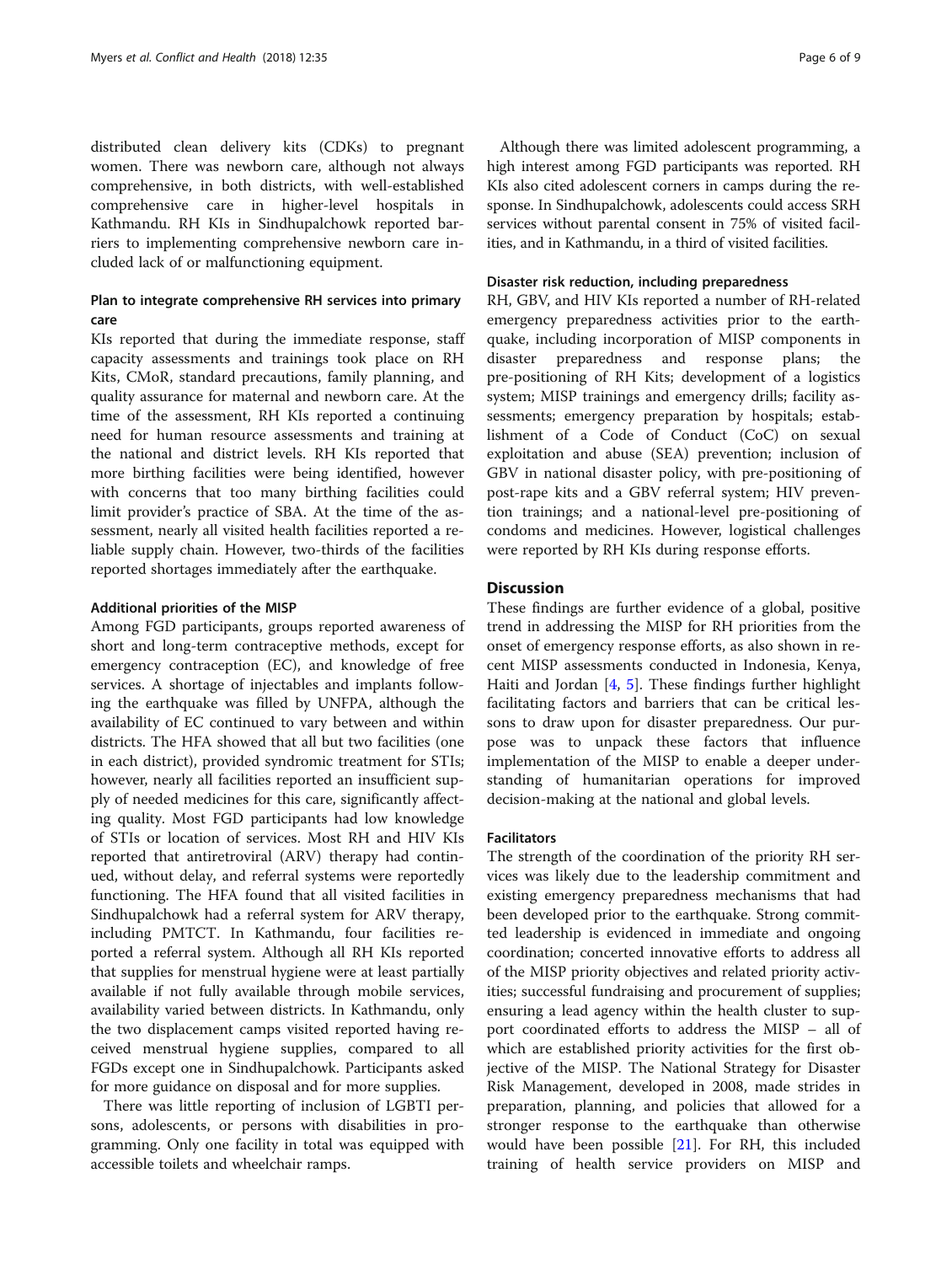preparation of emergency RH kits and supplies. MISP coordination immediately after the earthquake was effective due to action on pre-established government regulations and committed leadership from the Ministry of Health (MOH)/FHD/ Epidemiology and Disease Control Division (EDCD), and the leveraging of existing relationships and working groups between government, international non-governmental organizations (INGO), UN agencies, and NGOs including RH sub-cluster members. Prior to the earthquake, the RH sub-cluster, imbedded in the health cluster as part of the mandate of the Health and Nutrition Cluster, was well represented. Immediately after the earthquake the RH sub-cluster was formally activated, and the strong leadership enabled effective coordination of the MISP in Kathmandu during the earthquake response. In Sindhupalchowk, the District Health Office led the response efforts; including establishing temporary hospitals, mobile RH camps, and distribution mechanisms, allowing the MISP to be integrated in efforts to reach more rural and remote communities. In addition, there was a pre-established Memorandum of Understanding between EDCD/MoH, Nepal Red Cross Society and UNFPA (the lead UN agency for RH), enabling a faster transition into emergency response. Moreover, MCH services and referral systems, coupled with efforts by FCHVs linking women to information and delivery services, allowed for stronger access to services, even in more rural areas, after the earthquake. Lastly, GBV programs and the strong leadership by the Ministry of Women, Children, and Social Welfare (MoWCSW)/Department of Women and Children in partnership with UNFPA enabled rapid coordination of protection and GBV clusters, establishment of a GBV referral pathway, and IEC campaigns. The already existing National Health Education Information and Communication Center (NHIECC) of Nepal also bolstered the campaigns.

#### Barriers

Despite dedicated leadership and pre-earthquake RH coordination mechanisms, there were significant barriers to more effective implementation of priority RH services. Although the need for the priority RH activities in emergencies was understood by stakeholders, concern of the prioritization of community needs – such as food and water – became a barrier to the provision of RH services. Inclusion of GBV and HIV actors, as well as intersectoral coordination with RH efforts, was reportedly weak, as was communication between district and national level authorities including the designation of roles and responsibilities between stakeholders. There was a lack of an opportunity to implement district contingency planning before the earthquake and a gap in understanding of the contents of RH kits to implement recommended RH services. International actors' knowledge of existing national programs and of the human resources and capacity of local organizations was limited, leading to parallel activities by international agencies. Delays in establishing an RH sub-cluster in Sindhupalchowk after the earthquake led to delays in the MISP implementation. Funding was not always available during emergency response efforts despite overall reports of adequate funding. Insufficient human resources, including too few qualified staff to offer CMoR and HIV services, led to low capacity for adequate response and quality concerns in the referral pathway. Barriers to accessibility to all RH services included low awareness of services in some communities, direct and indirect financial costs accessing services, challenging road conditions, destruction of district hospital in Sindhupalchowk, and low reporting by community members because of their own survival priorities, as well as shame and stigma associated with GBV and HIV. Logistical challenges from the earthquake and subsequent monsoon, as well as hesitation from communities to engage in outside efforts to rebuild at the compromise of their own community's rebuilding initiatives, were also reported as barriers.

These findings contribute to the small body of peer-reviewed and grey literature exploring implementation of RH services in post-earthquake Nepal. Results vary across studies; a report by the Central Department of Population Studies found an overwhelming majority of respondents satisfied with health services, and 80% reported access to RH and women's health information [[35\]](#page-8-0). Similarly, positive, and in contrast to our results, a WHO review of Nepal's Adolescent Sexual Reproductive Health (ASRH) Programme of Nepal and a report by UNFPA, found integration of ASRH into post-earthquake RH response and inclusion of adolescents in response efforts including RH [\[36](#page-8-0), [37\]](#page-8-0). A Nepal case study, finding a largely effective response, detailed implementation of the national RH response and reported barriers from geographical access challenges, gaps in availability of RH kits, and lack of contextualized guidelines [\[38\]](#page-8-0). Chaudhary et al. also noted facilitators including strong commitment of RH stakeholders and national leadership allowing for quick activation of RH services, in addition to media outreach and preparedness of UN and external partners [[38](#page-8-0)]. Other studies found RH response efforts to be less than adequate and identified difficulties in accessing RH services, especially menstrual hygiene supplies [\[26](#page-8-0)–[28](#page-8-0), [39\]](#page-8-0).

## Recommendations

Multiple efforts have taken place since the earthquake to continue strengthening RH services while transitioning out of emergency response to comprehensive RH services. This transition will continue to be aided by the policies, programs, and protocols established pre-earthquake. Attention to strengthening the implementation of these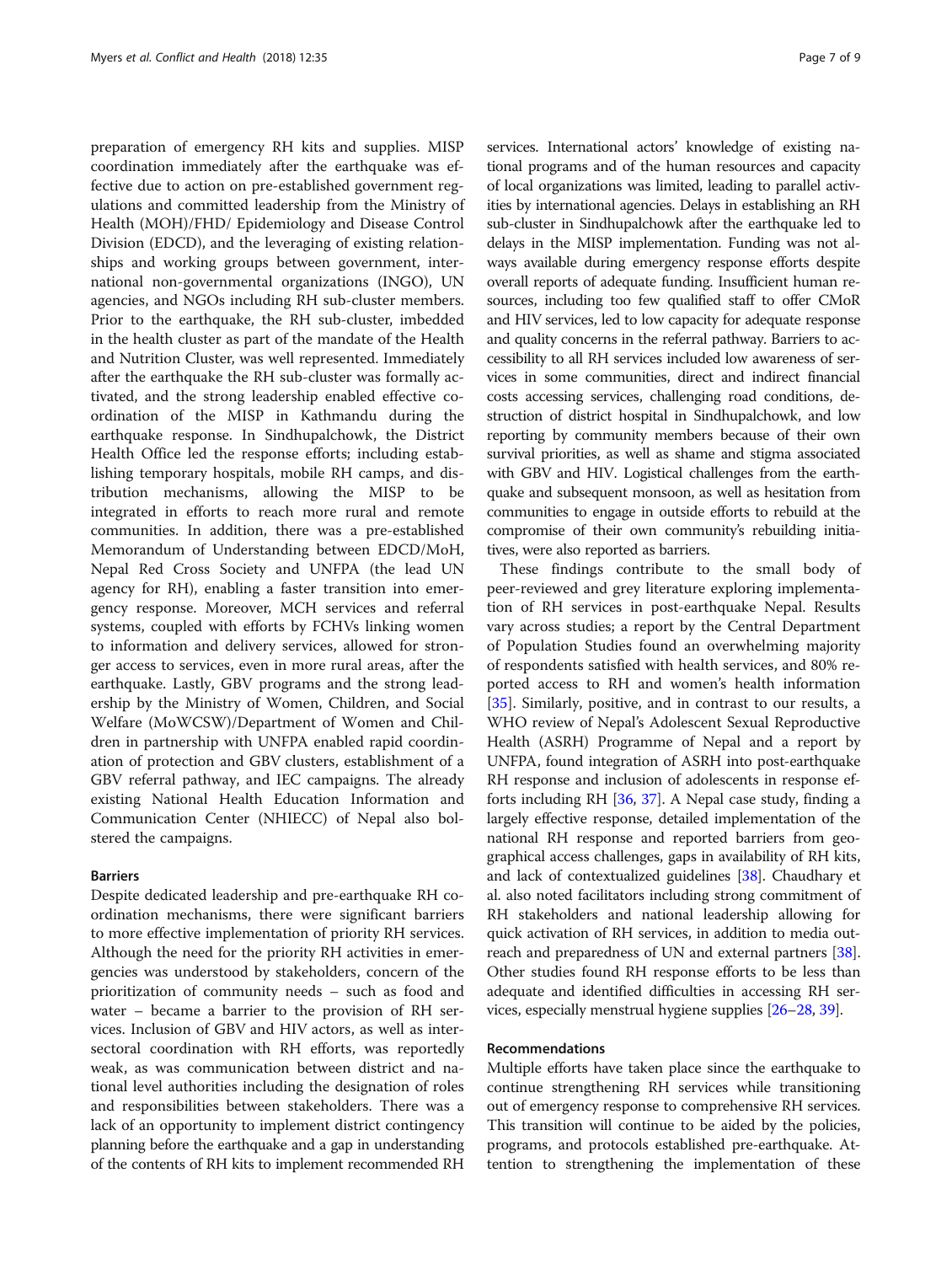mechanisms and protocols will enable improved access to more long-term FP methods; stronger quality of and awareness and access to GBV, HIV, and STI services; reduce stigma of GBV and HIV; and improved access to culturally appropriate menstrual hygiene supplies. Notably, since the study, the National Family Planning Costed Implementation Plan (2015–2020) has been established to outline Nepal's strategy of enabling provision of and access to quality family planning services, and central and district level MISP trainings were held with efforts to mainstream MISP into district disaster preparedness and response plans [[25](#page-8-0), [40](#page-8-0)]. In addition, regarding GBV specifically, the National Protection Cluster Strategic Action Plan developed includes GBV prevention and response.

Nepal's geographical terrain and rural communities also demand on-going attention to increasing access for harder-to-reach communities and ensuring effective staffing, referral pathways, and supply chains to enable required services. Encouragingly, since the study, more than 300 health service providers have been trained on CMoR, and three new districts, including Sindhupalchowk, now have One Stop Crisis Management Centers (OSCMCs). Lastly, commitment to more inclusive programming is needed to accommodate the unique needs of key populations such as persons with disabilities, adolescents, and LGBTI individuals.

#### Limitations

The study took place approximately five months after the earthquake; therefore, some KIs involved in response had left Nepal, and the long recall period for participants might have made it difficult to accurately recall immediate, post-earthquake service availability. Additionally, FGD participants were selected based on their proximity to functioning birthing centers (not by their level of impact from the earthquake), which may have led to responses from those with greater access to services. In addition, we were unable to reach all operational health facilities in the districts due to time constraints and challenging road conditions. Lastly, this study took place in two districts and findings only reflect the RH response in these locations.

#### Conclusion

Findings from Nepal contribute to a continuing global, positive trend in attention to RH priorities from the onset of an emergency. This attention was demonstrated by disaster preparedness by the government, commitment to RH before and immediately after the earthquake, a pre-existing health system and outreach program, and effectiveness of coordination particularly on a national level. The implementation of the MISP in post-earthquake Nepal provides valuable lessons for national governments and humanitarian practitioners on factors that facilitate and hinder

effective implementation of critical RH services during an emergency. Considering these findings when preparing for, and responding to, crises will allow for stronger and more effective response efforts, and ultimately reducing women and girls' excess morbidity and mortality.

#### Abbreviations

ANM: Auxiliary nurse midwives; ARV: Antiretroviral; ASRH: Adolescent Sexual Reproductive Health; BEmOC: Basic Emergency Obstetric Care; CDK: Clean delivery kit; CEmOC: Comprehensive Emergency Obstetric Care; CMoR: Clinical Management of Rape; CoC: Code of conduct; CSPro: Census and Survey Processing System; DoHS: Department of Health Services; EDCD: Epidemiology and Disease Control Division; EmOC: Emergency Obstetric Care; FCHV: Female Community Health Volunteers; FGD: Focus group discussion; FHD: Family Health Division; FPAN: Family Planning Association of Nepal; GBV: Gender Based Violence; HFA: Health Facility Assessment; HIV: Human Immunodeficiency Virus; IAWG: Inter-agency Working Group on Reproductive Health in Crises; IDP: internally displaced person; IEC: Information, Education and Communication; INGO: International Non-Governmental Organization; IPV: Intimate Partner Violence; KI: Key informant; KII: Key informant interview; LGBTI: Lesbian, Gay, Bisexual, Transgender, Intersex; MCH: Maternal and child health; MISP: Minimum initial services package; MOH: Ministry of Health; MoWCSW: Ministry of Women, Children and Social Welfare; NGO: Non-governmental Organization; NHIECC: National Health Education Information and Communication Center of Nepal; OSCMC: One-Stop Crisis Management Center; PHCC: Primary Health Care Center; PMTCT: Prevention of Mother to Child Transmission; RH: Reproductive Health; SEA: Sexual exploitation and abuse; SPRINT: Sexual and Reproductive Health Programme in Crisis and Post Crisis Situations; STI: Sexually transmitted infection; UNFPA: United Nations Population Fund; VDC: Village Development Committee

#### Acknowledgements

The authors would like to thank the FHD/DoHS Nepal, UNFPA Nepal, and IPPF for their instrumental support in conducting the study. The authors are especially grateful to FPAN for coordinating, scheduling, logistics and overseeing recruitment of participants; to RIDA for conducting data collection activities for the FGDs and interpretation for the HFAs; and to UNFPA for scheduling KIIs. In addition, the authors would like to thank Miluka Gunaratna for CSPro form development and KII data analysis, and Kelsea DeCosta for CSPro support and the literature review. The authors appreciate the key informant participants from UN agencies, government representatives and international and local NGOs. The authors are also deeply grateful to the FGD and HFA participants in Kathmandu and Sindhupalchowk for their invaluable time and perspectives. This study was funded with generous support from the International Planned Parenthood (IPPF) Sexual and Reproductive Health Programme in Crisis and Post-Crisis Situations (SPRINT) initiative, a program funded by the Australian Government's Department of Foreign Affairs and Trade.

#### Funding

The study was funded by the International Planned Parenthood (IPPF) Sexual and Reproductive Health Programme in Crisis and Post-Crisis Situations (SPRINT) initiative a program funded by the Australian Government's Department of Foreign Affairs and Trade.

#### Availability of data and materials

Available upon request from WRC.

#### Authors' contributions

Conception and design was Inter-agency team representatives Basia Tomczyk and Holly Meyers (CDC), Wilma Doedens (UNFPA) and study team members SS, MO, SK, HK, RA and AM. Acquisition of data was: AM, SS, SK, MO, RA, HK. Analysis and/or interpretation of data: AM, SS, MO, SK. Drafting the manuscript: AM, SS, MO, HK, RA, SK. Coordinating the manuscript: AM. All authors read and approved the final manuscript.

#### Ethics approval and consent to participate

The study was reviewed and approved by the Family Health Division (FHD)/ Department of Health Services (DoHS) Nepal, and the Nepal RH Sub-cluster.